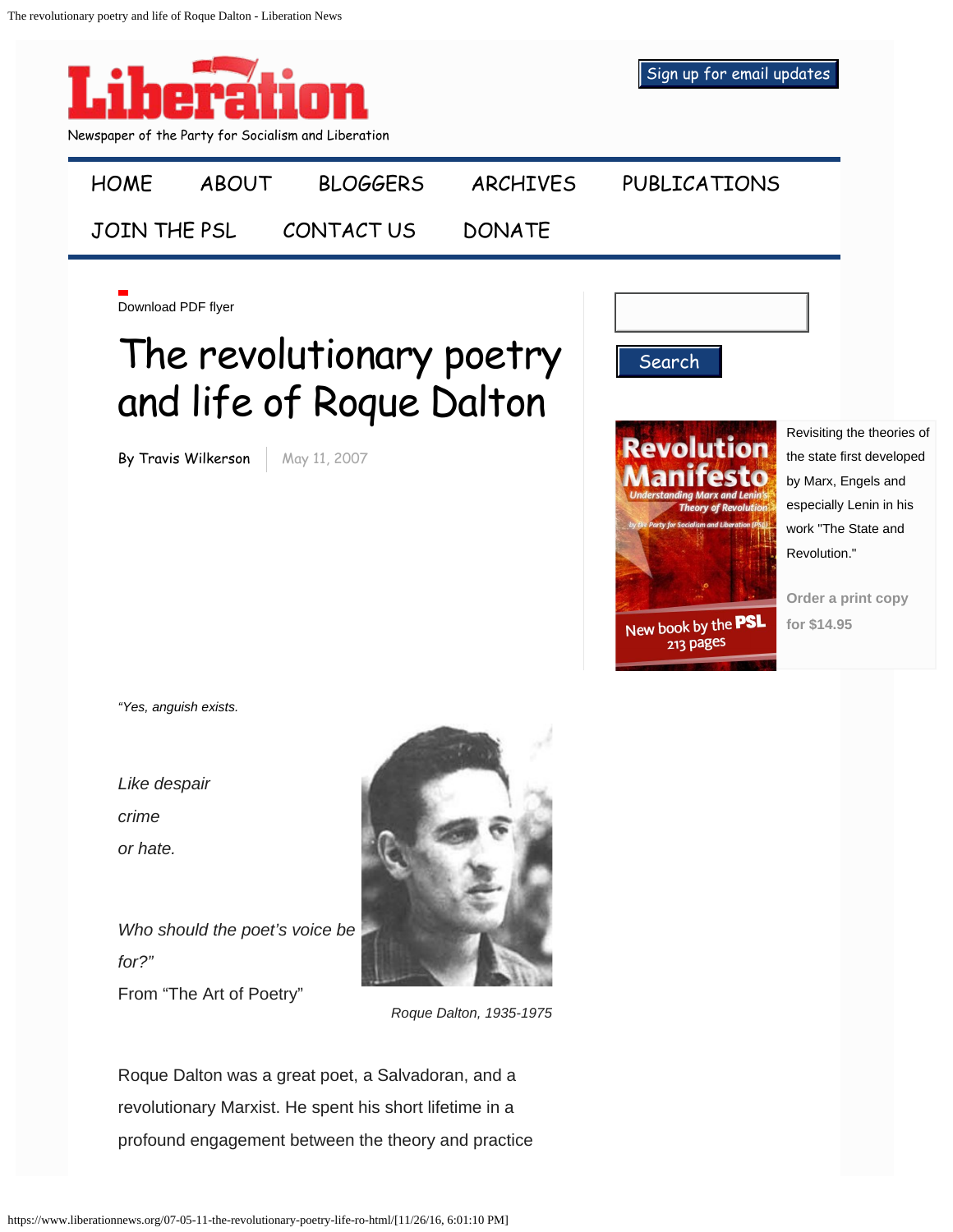of art and revolution. The facts of his life—which ended 32 years ago today—remain the stuff of legend and myth.

Dalton was born in the capital city of El Salvador in 1935. He was the son of a member of the Dalton gang, a legendary bank-robbing gang from Kansas, who had fled the country with a suitcase full of money.

Though he carried his father's name, he was raised by his mother, a registered nurse. Her salary earned him relative privilege, most importantly a Jesuit education. From the very beginning, he was deeply political. Chosen valedictorian of his elite high school, Dalton delivered his address in the form of a withering critique of his instructors for their prejudice and elitism.

Dalton studied at the University of Santiago, Chile, but returned to El Salvador in 1956. Shortly after he helped found the University Literary Circle, the Salvadoran military burned down the building. The following year, he traveled to the World Youth Festival in Moscow and soon joined the Communist party.

In 1960, he was arrested and charged with forming "red cells among workers, students and peasants, especially inciting these last to protest and employ violence against the landowners." Dalton was sentenced to death by firing squad. But the night before the execution, then-dictator Colonel Jose Maria Lemus was overthrown in a coup. Dalton's life was saved and he was forced into exile.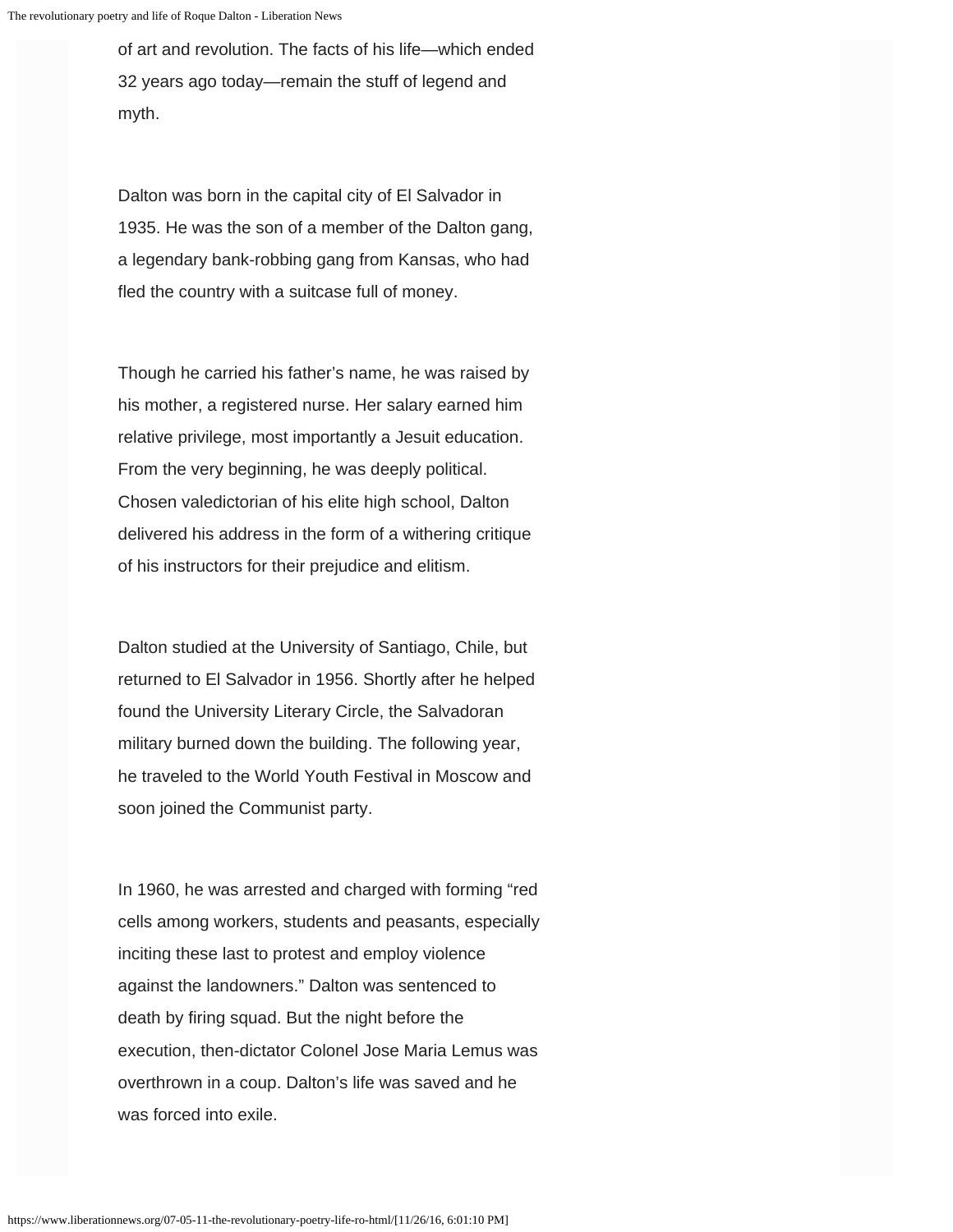During a year spent in Mexico, Dalton wrote the bulk of his first two major works, "The Window in My Face" and "The Injured Party's Turn."

In December 1961, Dalton moved to Havana, Cuba. Cuba was the epicenter of revolutionary change in Latin America. Its rapid and awe-inspiring transformation must have been breathtakingand deeply inspiring—to the young Salvadoran. In turn, the Cubans offered material support to Dalton, in the form of work, room and board. They also published his work. Starting with "The Injured Party's Turn," Cuba published the whole of his literary and critical output.

During his stay in Cuba, Dalton began formal military training in anticipation of the armed struggle that surely lay in his future. By 1965, he decided to return to El Salvador clandestinely, and to resume his interrupted role in the revolutionary struggle. Less than two months after his return, he was arrested, held incommunicado, tortured and interrogated by the CIA, and again sentenced to death.

But astonishingly, an event outside his control saved him yet again. The 1965 earthquake struck, fracturing the prison in half, and Dalton simply walked out into the streets and freedom.

Dalton was smuggled out of El Salvador and returned to Cuba. A few months later, the party sent him to Prague where he lived and worked from 1965-1967 as a correspondent for The International Review. During this time, he authored major theoretical works on the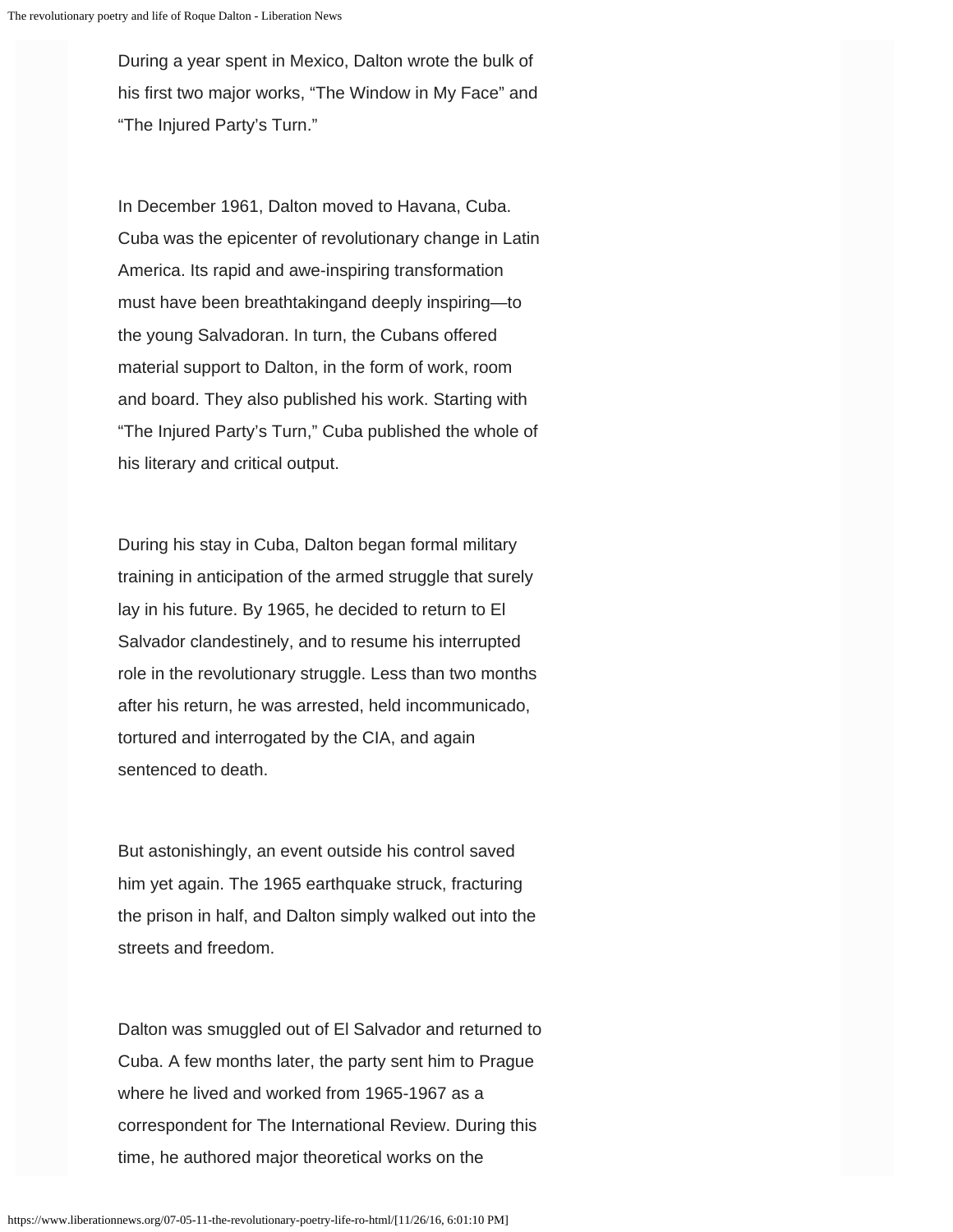relationship between poetry and militancy, and on the culture of North Korea. He also composed the bulk of one of his most important works, "Tavern and Other Places."

He returned to Cuba for several years. All the while, he wrote and published prolifically, winning growing recognition and numerous accolades.

At this time, Dalton resumed his guerilla training. By the early 1970s, he was itching to return to the struggle at home. He approached the leadership of the clandestine Popular Liberation Forces "Farabundo Marti" (FPL) in El Salvador. But Commander Marcial—the leader of the FPL—rejected Dalton's application on the grounds that his role was as a revolutionary poet, not a guerrilla.

But Roque Dalton refused to stay on the sidelines of the armed struggle. His offer to join the People's Revolutionary Army —another guerrilla organization known as the ERP—was accepted and he prepared to return to El Salvador. After extensive plastic surgery to alter his appearance, Dalton disappeared into the guerilla movement forever.

His artistic self-effacement was as astonishing as his political commitment. Roque Dalton dissolved his known creative



*Roque Dalton's last collection*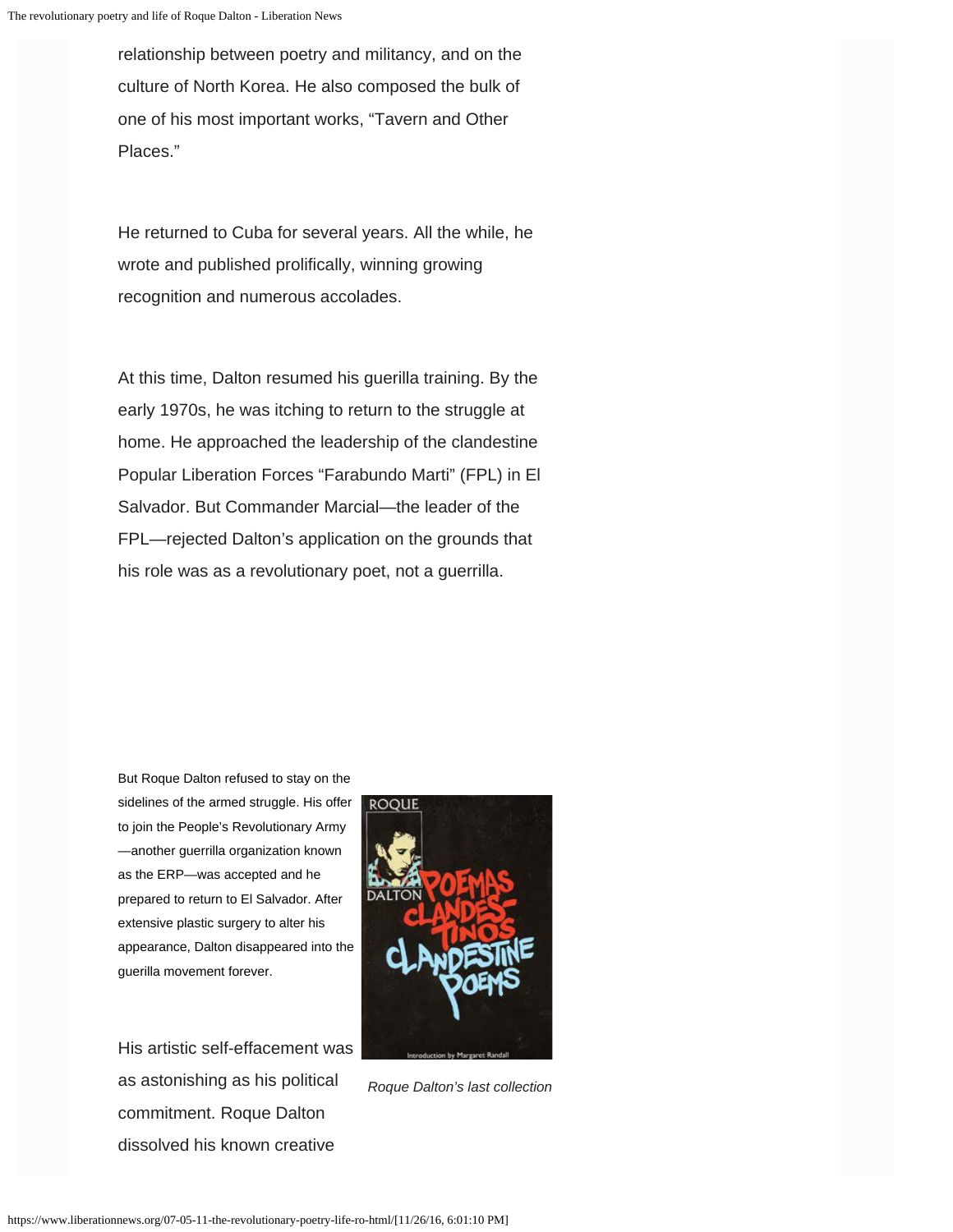identity and created five distinct others: these five voices would author his final collection, "Clandestine Poems," published in 1974.

If a crystallizing slogan is to be found amidst the book's pages, perhaps it comes from a piece called "Poetic Art":

## *"Poetry*

*Forgive me for having helped you understand You're not made of words alone."*

On May 10, 1975, Roque Dalton was tortured and murdered by an ultra-left faction of his own organization, the ERP. This uncomfortable fact shouldn't be denied. But more importantly, his terrible death should not obscure the enormity of his life, his political commitment, and his artistic accomplishments.

Friend and fellow Salvadoran poet Claribel Alegria offered a powerful assessment of Dalton's life: "His prolific artistic production, cut off at the age of forty, remains a monumental artifact: testimony to his tortuous journey through the twentieth century, revealing his contradictory, dialectical, love-hate relationship with the country of his birth—El Salvador—both in and out of exile, and illustrating his profound conviction that the poet can and must, in his life as well as his work, serve as the finely-honed scalpel of change, both in word and deed, when he lives in a profoundly unjust, and stagnant society."

*Translations of Roque Dalton's work are available by*